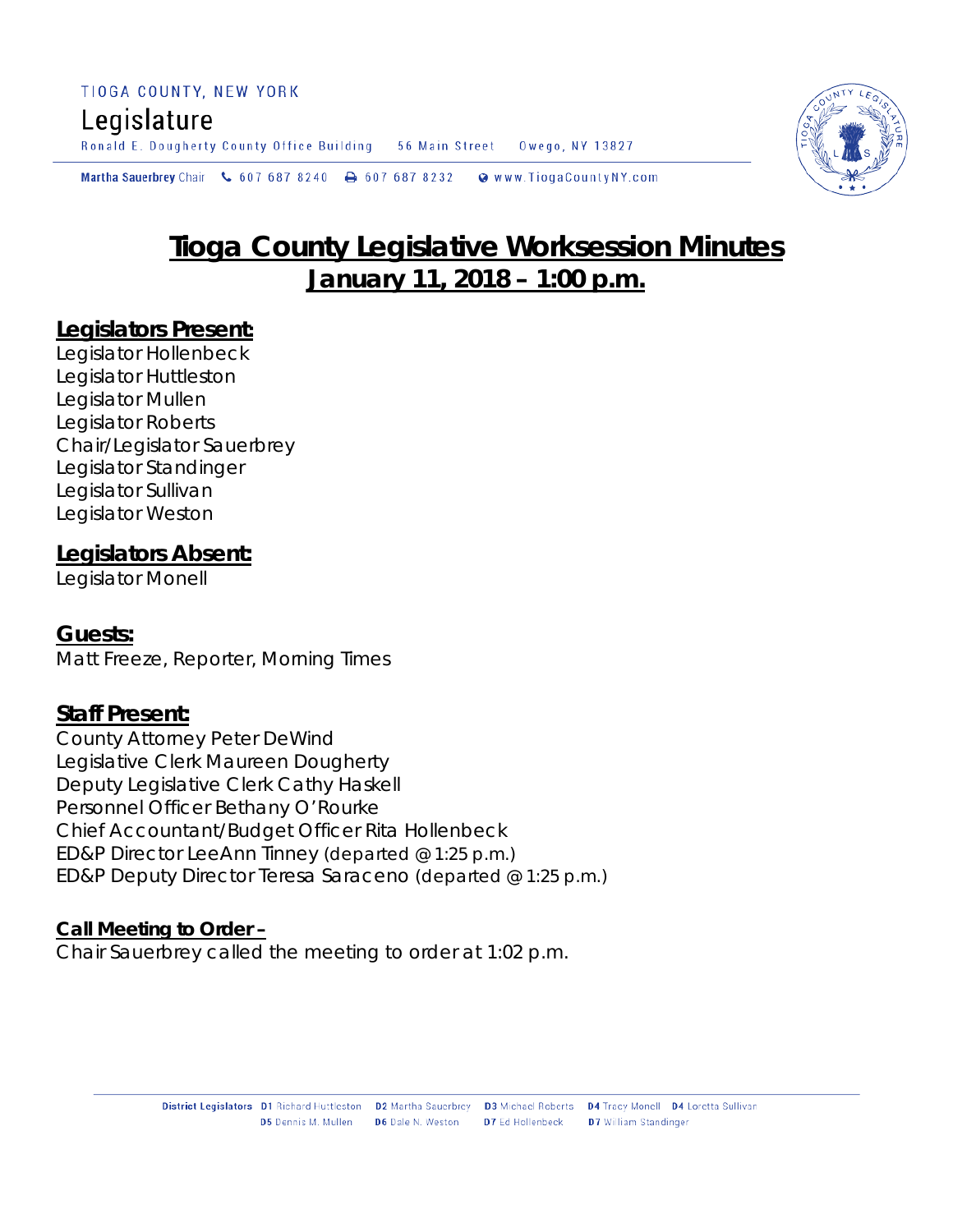## **Land Bank Update -**

ED&P Deputy Director Saraceno distributed a one-page document regarding the Land Bank. Ms. Saraceno reported the Land Bank was established in January 2017 and since that time staff and the Board have been busy getting established with all the necessary requirements such as:

- Completion and approval of the Certificate of Corporation
- Notification received from Authority Budget Office (ABO)
- Assignment of Employer Identification Number (EIN)
- Acquired Board of Directors liability insurance currently the Land Bank is named as an additional insured party under Tioga County's general liability and public officials liability insurance until such time properties are acquired.
- Participation in the statewide Land Bank Association. They have allowed Tioga County to participate even though dues have not been paid and we are not an official member. Ms. Saraceno reported the Land Bank Association is hoping to establish a statewide insurance policy in the future for all Land Banks to participate. Ms. Saraceno reported she and Kevin Humes, Treasurer's Office, attended a workshop last month in Binghamton, NY.
- PARIS (Public Authority Reporting Information System) has been set up with a reporting deadline established of 3/31/18. In addition, IRS 990 filing in progress with a filing deadline date of 5/15/18. Ms. Saraceno reported minimal reporting is required at this time as the Land Bank does not have any funds, however, reporting is still required.
- 1<sup>st</sup> Board of Directors meeting was held in May 2017 with the following action taken: establishment of policies and by-laws, officer appointments, establishment of Audit, Finance and Governance Committees, and resolution adopted regarding Public Open Meeting Notice postings.
- Establishment of Land Bank logo, seal and website.
- All board members completed their code of ethics review/attestation, workplace violence prevention, and all other required policies.
- IRS 501c3 was approved the week of 11/9/17 with an effective date of 3/20/17.

Ms. Saraceno reported ED&P and IDA in conjunction with Tioga Opportunities, Inc. are in the process of completing a housing study through a contractual consulting firm. One of the action items of this housing study is the identification of targeted residential neighborhoods and assessments of homes that need to be demolished for rehabilitation. This will be a very good resource for the Land Bank to determine their plan for the first couple of years. In addition, this document will also be a good tool when seeking funding. Ms. Saraceno reported she will continue to meet with the Treasurer's Office regarding foreclosed, abandoned, and vacant properties, as well as with municipal code enforcement officers. In anticipation of the Attorney General's announcement for Community Revitalization Initiative Funding where there may be possible Land Bank funding, Ms. Saraceno reported she has begun reviewing applications from other Land Banks to determine how they prepared and presented themselves, so she can begin Tioga County's narrative. Ms. Saraceno reported a formal agreement or letter of intent from Tioga Opportunities, Inc., is needed to include with a funding application, as they are partnering with the Land Bank. In addition to this formal document, Ms. Saraceno reported a formal administrative services agreement between ED&P and the Land Bank is needed now that the Land Bank is a separate 501c3 entity. Ms. Saraceno reported this is basically an agreement stating ED&P will provide the administrative services for the Land Bank.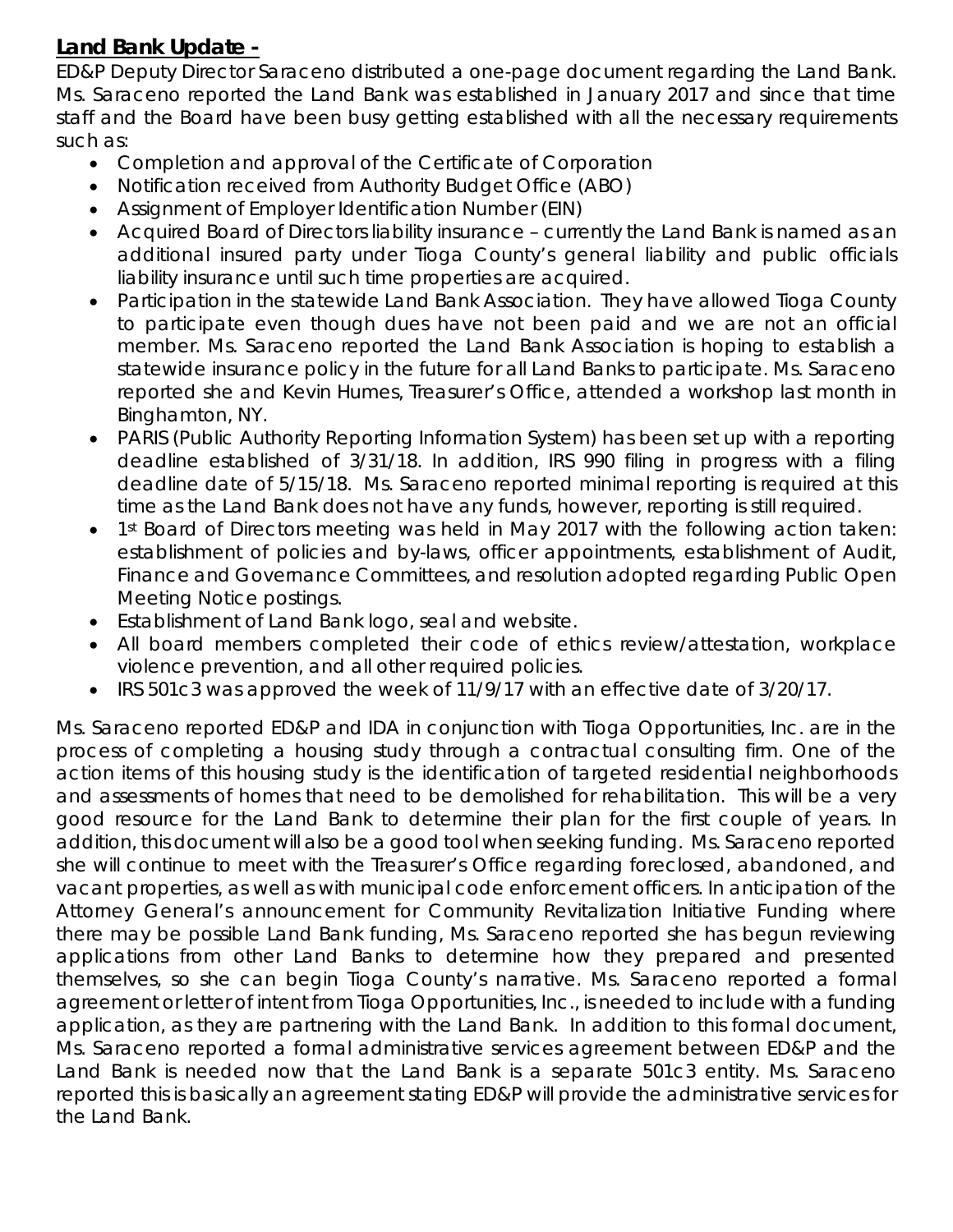Ms. Saraceno reported Land Bank Board membership is currently comprised of the following seven board members:

| <b>Name</b>           | <b>Officer/Board Member</b> | <b>Municipality</b>             |
|-----------------------|-----------------------------|---------------------------------|
| Martha Sauerbrey      | Chairwoman                  | <b>Tioga County Legislature</b> |
| Dale Weston           | Vice-Chairman               | <b>Tioga County Legislature</b> |
| Ralph Kelsey          | Treasurer                   | <b>Tioga County IDA</b>         |
| Steve May             | Secretary                   | Village of Owego                |
| <b>Chris Brewster</b> | <b>Board Member</b>         | Village of Waverly              |
| Lewis Zorn            | <b>Board Member</b>         | Town of Tioga                   |
| <b>Stu Yetter</b>     | <b>Board Member</b>         | <b>Town of Newark Valley</b>    |

ED&P Director Tinney reported the housing study is in the final stages and the partners involved are ED&P, IDA, and Tioga Opportunities, Inc. The plan recommends additional assessment work needs to be done through action plans to identify targeted areas for this type of development. Ms. Tinney reported a half-day worksession is being planned with the three communities named in the plan; Village of Owego, Village of Waverly, and Village of Newark Valley for the purpose of developing an action plan. Ms. Tinney reported the overall purpose of the housing study was to determine housing need and to review our statistics across the county for each municipality to determine need, existing housing stock, condition of existing housing stock, and workforce.

Legislator Mullen inquired as to whether properties can be gifted to the County. Ms. Saraceno reported this is a legal question and requires case-by-case review to determine if there are back taxes and/or liens against the property, ownership, etc. Legislator Mullen reported the initial seed money for acquisition of properties will come through grant funds as we work to establish a fund. Ms. Saraceno reported the purpose is rehabilitation and demolition of properties with the intent to turn the properties over to homeowners. Ms. Saraceno reported the housing study confirms what we already know which is the housing stock is old, minimal new starts, and significant number of dilapidated and flooded properties.

Ms. Tinney reported a presentation is scheduled for the housing study partners in February with a public presentation to follow at a later date. All legislators will be invited to attend the public presentation.

Ms. Saraceno reported legal counsel for the Land Bank will most likely be Joe Meagher representing the not-for-profit entity with Mr. DeWind representing the County. Ms. Saraceno reported Mr. Meagher has done pro bono work in assisting with establishing the Land Bank, as there are currently no funds available yet. In regards to the IRS 990 form, Ms. Saraceno reported Jan Nolis, CPA also did pro bono work and provided advice on filing. Ms. Saraceno reported it is possible these two individuals could become the accountant and attorney for the Land Bank.

Chief Accountant Hollenbeck inquired about the liability to the County. Ms. Saraceno reported we are currently on the County's policy, however, once funding is established and properties are acquired, the Land Bank will move towards making a change.

Legislator Roberts inquired about separation, as this could be perceived borderline real estate developers within government. Ms. Tinney inquired as to whether Legislator Roberts was referring to county staff working for the effort. Mr. DeWind reported ultimately once the Land Bank is established and becomes a fully functioning and completely funded not-for-profit entity they will fall under their own insurance and legal representation, however, a formal administrative services agreement will need to be prepared outlining duties and relationship to the organization and then the Land Bank will be the ones in the real estate development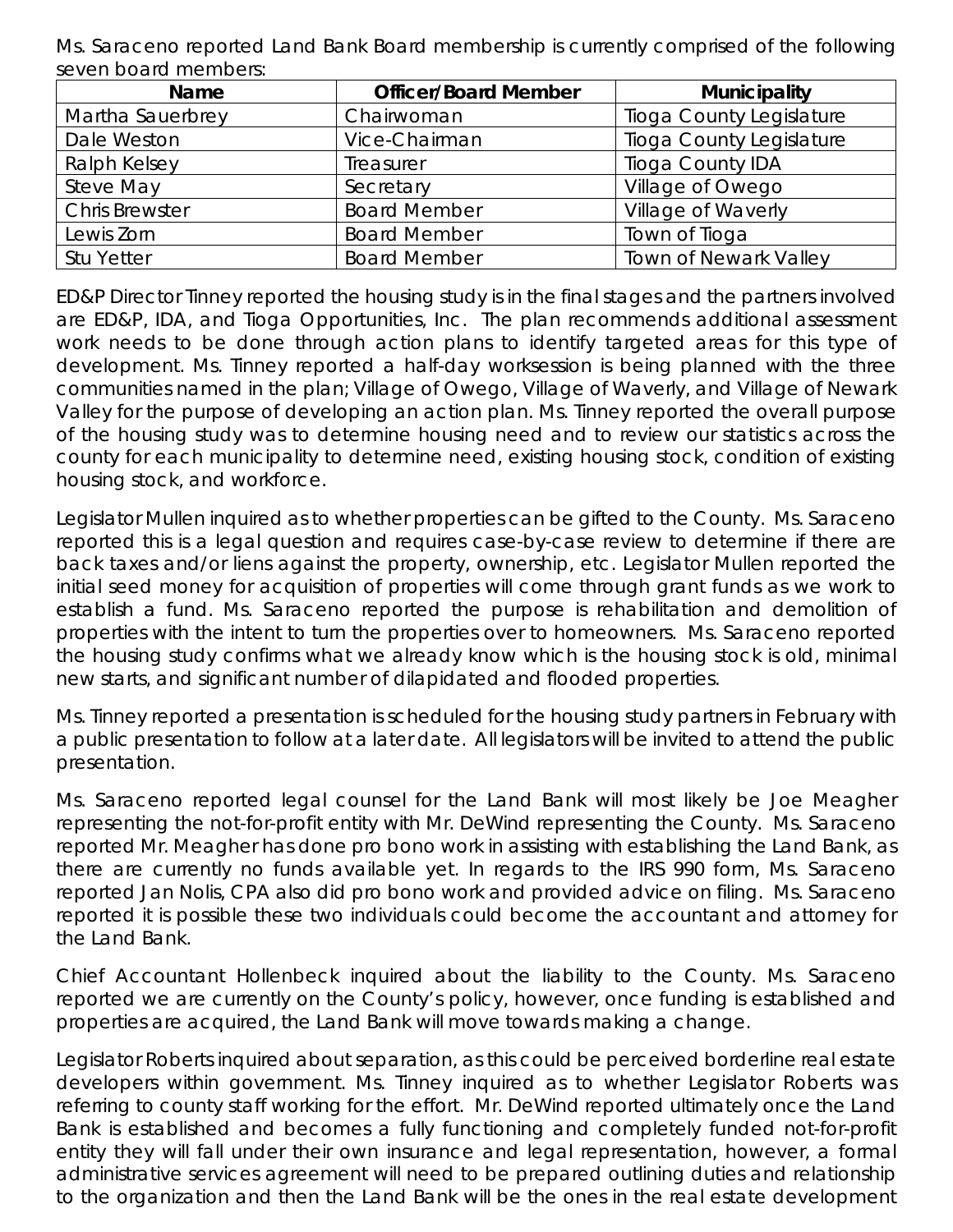speculation. Mr. DeWind reported we are currently at an in-between point, which is not an issue as we do not have any properties.

Legislator Weston inquired as to whether the acquisition of properties will be County properties. Ms. Saraceno confirmed these will be County properties and initially the main source for acquiring properties is the foreclosure list, but you can also acquire from banks that are selling properties. Ms. Saraceno reported this will all be part of the legal process. Ms. Saraceno reported property consideration will include location, impact of the neighborhood, cost, and biggest impact for the amount of money awarded.

## **Driver Safety Training Schedule -**

Chair Sauerbrey reported Safety Officer Kenville provided a list identifying Legislators Huttleston and Standinger are due to take the driver safety training this year. Chair Sauerbrey reported classes are anticipated to start in March and encouraged legislators to take the class as soon as they are offered as to not miss this year's opportunity. In addition to the abovereferenced legislators, Chair Sauerbrey reported this would also be a good opportunity for Legislator Mullen to take this class. Chair Sauerbrey reminded the legislators driver safety training is required in order to receive mileage reimbursement.

## **Approval of Worksession Minutes – December 19, 2017:**

Legislator Mullen motioned to approve the December 19, 2017 Legislative Worksession minutes as written, seconded by Legislator Weston with Legislators Hollenbeck, Huttleston, Mullen, Roberts, Sauerbrey, Standinger, Sullivan and Weston voting yes with Legislator Monell being absent. Motion carried.

## **Action Items:**

## **ACTION ITEMS FROM JULY 6, 2017:**

## **ACTION ITEM #1 – 7/6/17 – Paying Costs for Demolished Properties –**

Chair Sauerbrey reported Legislators Hollenbeck, Mullen and Weston previously expressed interest in serving on the Building Demolition Committee and inquired as to whether any other legislator was interested. Chair Sauerbrey will make the formal committee appointment of Legislators Hollenbeck, Mullen, and Weston at the January 16, 2018 Legislature meeting. The committee will be charged with identifying a committee chair and conducting meetings to bring recommendations back to the full Legislature. Chair Sauerbrey reported the committee will need to decide whether additional invitations should be extended to County Treasurer McFadden and County Attorney DeWind or any other key personnel. **This action item is completed and will be removed from the Action Item List.** 

## **Legislative Support – Legislative Clerk Dougherty:**

## *Approval of Legislative Support Committee Minutes – December 7, 2017:*

Legislator Sullivan motioned to approve the December 7, 2017 minutes as written, seconded by Legislator Hollenbeck with Legislators Hollenbeck, Huttleston, Mullen, Roberts, Standinger, Sauerbrey, Sullivan, and Weston voting yes with Legislator Monell being absent. Motion carried.

Legislative Clerk Dougherty reported the following:

- The January Legislative Meeting is scheduled for Tuesday, January 16, 2018, at 12:00 p.m*.* in the Hubbard Auditorium. The Finance/Legal Committee will meet prior at **10:30 a.m.** in the Legislative Conference Room. *\*Please note new start time for Finance/Legal.*
- Legislator Mullen will do the prayer and pledge and start the voting process at the January 16, 2018 Legislature meeting.
- Attended a Building Coordinator's meeting in December.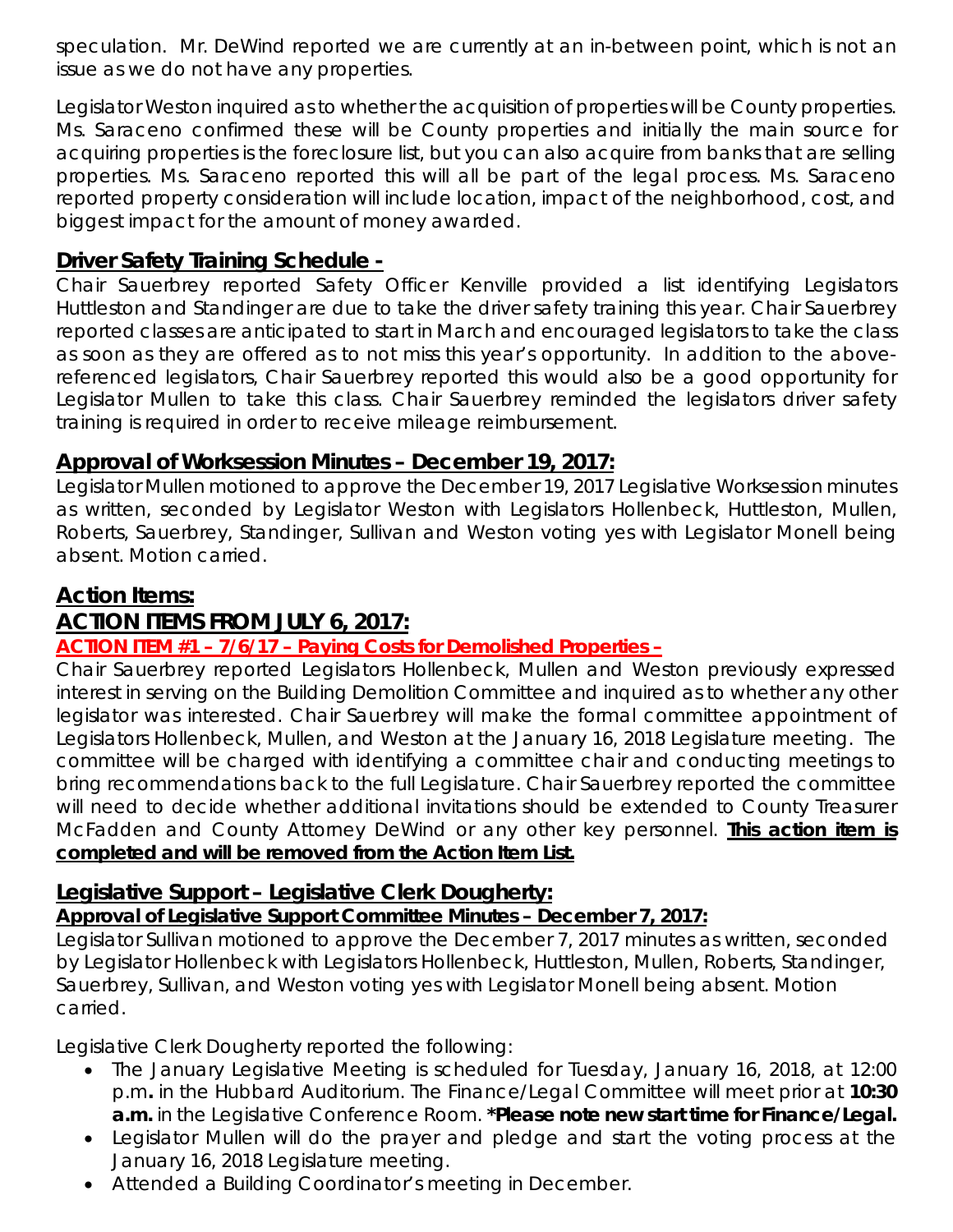- Distributed employee handbook annual spreadsheet update.
- Legislative Budget is tracking well.

# **Recognition Resolutions (2) –**

- → *Resolution Recognizing Randy Kipling's 27 Years of Dedicated Service to Tioga County-*Resolution will just be noted in the minutes of the January 16, 2018 Legislative meeting, as the employee will not be in attendance. However, Sheriff Howard will speak on behalf of the employee.
- → *Resolution Recognizing Paul C. Rhodes 26 Years of Dedicated Service to Tioga County* Legislator Mullen will read and present this resolution at the January 16, 2018 Legislature meeting. Sheriff Howard will speak on his behalf.

## **Committee Appointments:**

Chair Sauerbrey will formally make the following committee appointments at the January 16, 2018 Legislature meeting:

- → *Cornell Cooperative Extension –* Legislator Standinger
- → **Building Demolition Committee –** Legislators Hollenbeck, Mullen, and Weston
- → **Budget Committee –** Legislators Sauerbrey, Mullen, Monell, Standinger, and Budget Officer Hollenbeck. In the event Legislator Monell is unable to serve on this committee, Legislator Sullivan reported she would take this under consideration.

# **2018 Standing Committees:**

Chair Sauerbrey reported she has not received any requests for committee changes, therefore, will formally announce the 2018 Standing Committees will remain the same at the January 16, 2018 Legislature meeting. Chair Sauerbrey reported the only change is the start time of the Finance, Legal, Safety Committee which will now be starting a half-hour later (10:30 a.m./4:30 p.m.).

## **Resolutions:**

All resolutions were reviewed with discussion on the following:

- → *Re-Establish Prior Year 2017 Capital Projects for 2018 Budget –*
- → *Re-Establish Prior Year 2017 Grants for HHS for 2018 Budget –*
- → *Re-Establish Prior Year 2017 Grants for 2018 Budget –*

Ms. Dougherty reported the above-referenced resolutions did not go through the appropriate committees, as these are the annual resolutions prepared by the Budget Officer. Ms. Dougherty reported this is the same annual practice in December with the staff changes resolutions prepared by the Personnel Office. Ms. Dougherty inquired as to whether the Legislature wanted to continue with this practice or if they wanted to change the practice and have all resolutions go through the appropriate committees regardless of whether another department is preparing the resolutions on behalf of other departments. In addition, Ms. Dougherty reported resolutions for Assigned Counsel/ILS, Public Defender, and District Attorney do not go through the Finance/Legal Committee, as these individuals do not attend monthly committee meetings.

Legislator Sullivan recommended that Department Heads must attend their respective committee meetings to present and discuss their resolutions.

The Legislature agreed that if a committee is listed on the resolution as a referred committee then the respective Department needs to bring the resolution through their committee regardless of who prepared the resolution.

In regards to Indigent Legal Services (ILS), Chair Sauerbrey reported she would like periodic status updates in this area, therefore, suggested Mr. DeWind request Ms. Graven